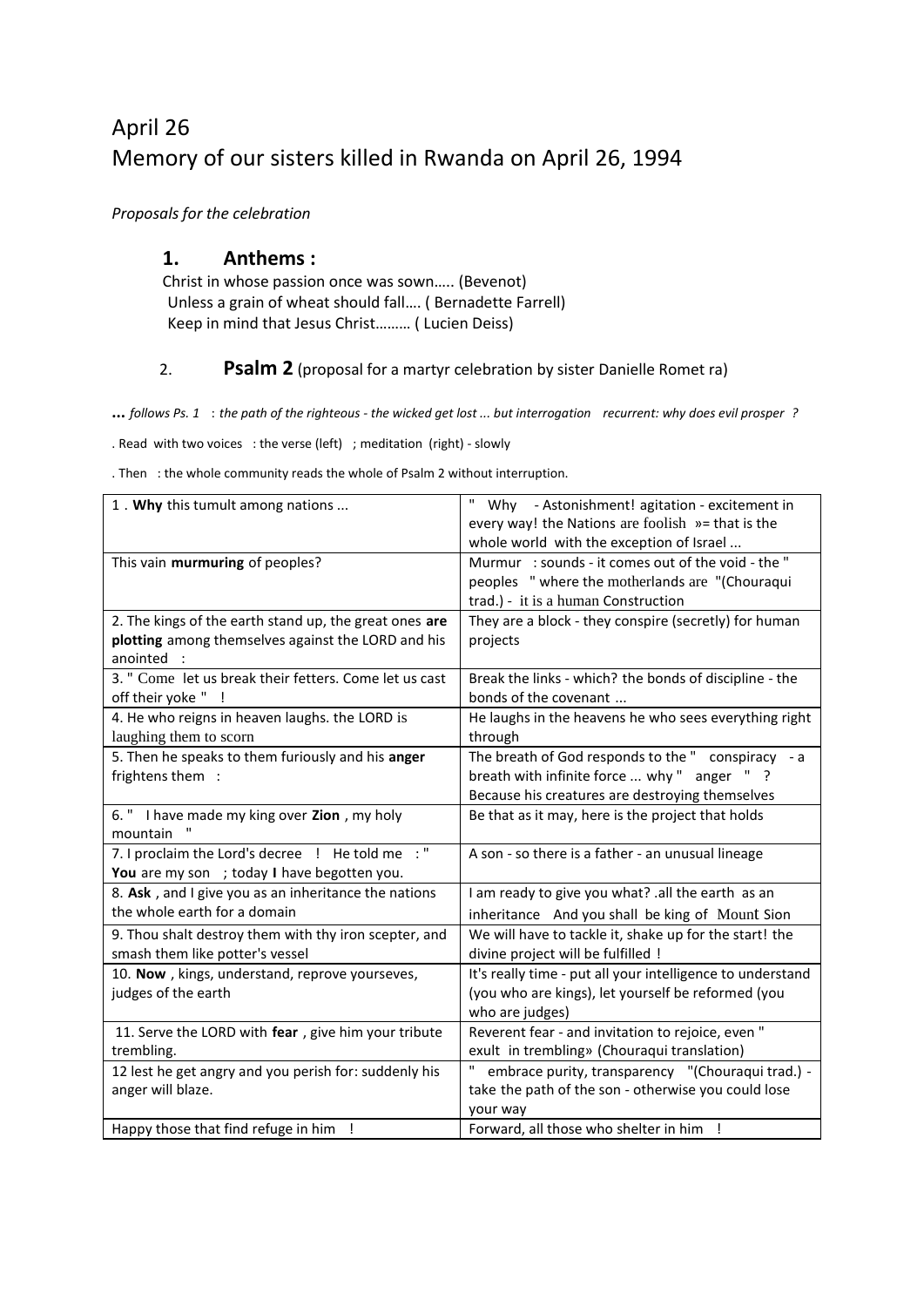### 3. **Video clip :** very beautiful testimony to view in whole or in part

[http://emmanuel.info/actualites/jentrerai-ciel-dansant/](https://translate.google.com/translate?hl=en&prev=_t&sl=fr&tl=en&u=http://emmanuel.info/actualites/jentrerai-ciel-dansant/) [https://www.youtube.com/watch?v=NEemPkb-Qr0](https://translate.google.com/translate?hl=en&prev=_t&sl=fr&tl=en&u=https://www.youtube.com/watch%3Fv%3DNEemPkb-Qr0) :

*The exemplary, luminous and tragic journey of a Rwandan couple, Daphrose and Cyprien Rugamba, is presented in an original documentary, co-produced by Saje and KTO. KTOmag allowed us to reproduce here the interview of Hubert de Torcy, Director of Saje and producer*

#### *4. Bridesmaid Poem written by me sister Paul of the Cross, ra, taking in whole or in part, interspersed with the refrain:" there can be no greater love ... " or `Great is his love, love without end' Gelineau*

If I forget you, BIRAMBO, "Let my tongue cleave to my mouth" (Ps.136,5-6) When in the last days of November 1954 you opened your doors, all the people of Nyantango applauded you, and all the women brought you presents.

In your honour, all sorts of cheering resounded. Since then, many young, poor and orphans have gone to you. Houses have been built, works have multiplied.

For 40 years, generation after generation Of learned women have passed through your hands. At the time of the great progress of the country, you invented with them the forward march and promotion of the Rwandan woman.

Thus, several technical qualities have been developed: Housewife, workrooms and other Workshops for girls and women as well as small cooperatives, etc. During the last years 1960-1994, you maintained Isimbi to promote the trades for young girls who are not in school. You founded the School of Youth Animators, CN and the Health Centre.

Oh ! Birambo, here too when in the darkest days they knocked on every door it was the same country as of old (1994 in April), yours were also opened fully. Young and old came forward to find refuge in your womb. Poor people and the rich together.

Oh ! Community of Birambo! Your eleven sisters lived in this melee. However, those men who wanted their lives put them apart, they said to save them from disaster.

But, out of sight is not far from the heart,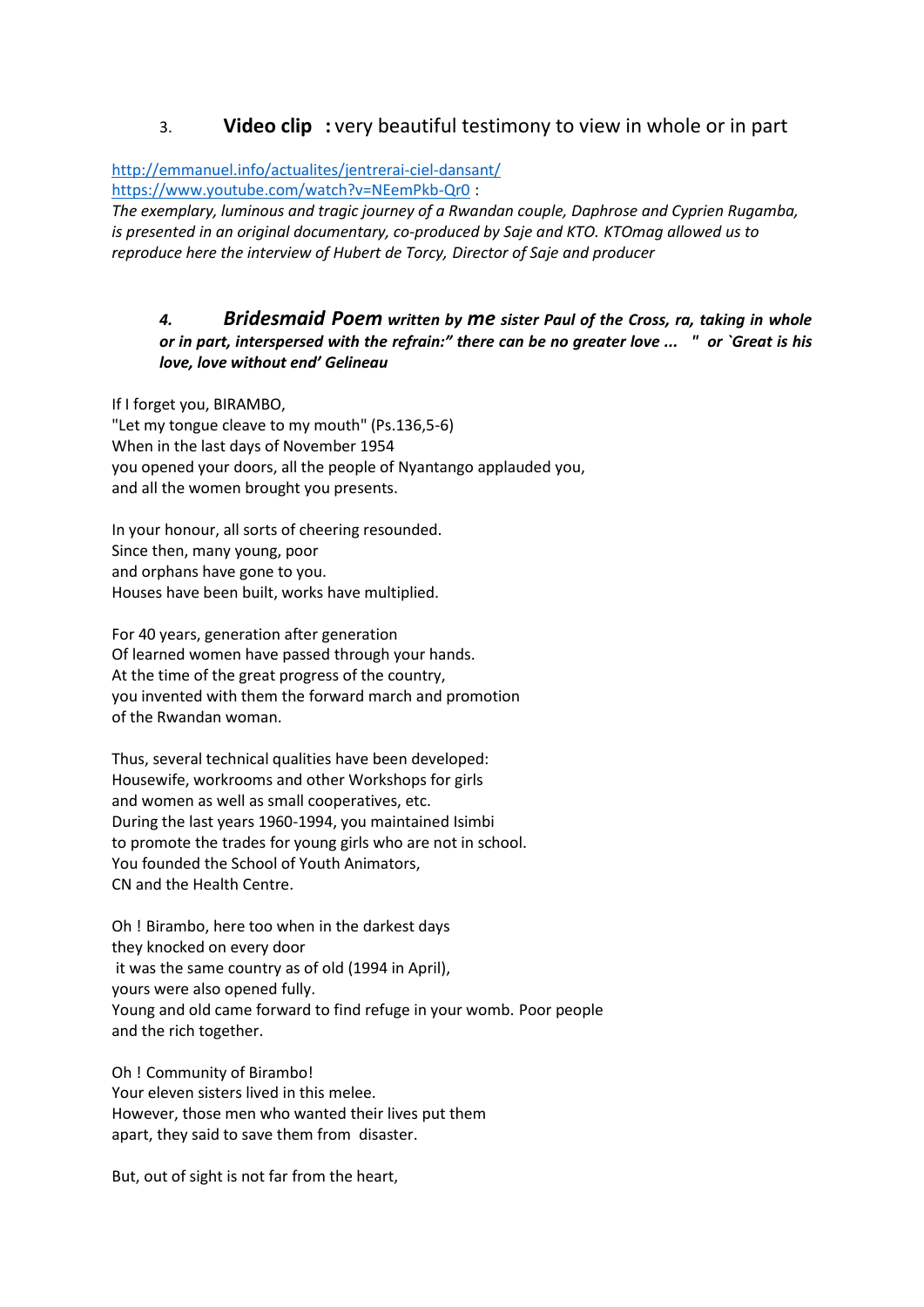your community shared the same fate as all those thousands of people who only wanted to survive under your Birambo walls. You wanted to cover them with your wings, but circumstances did not permit you.

These wings were torn off,

it shows through the dilapidation of your ceilings, the breaks in your windows and the cracks in your walls. Very dear little Assumption of Birambo, you have known the madness of the message at this time of human weakness in your country (1 Cor 1,17).

For this huge crowd resting in your surroundings, Thank you, for you have presented your face, and it was struck. So you lived with this throng as Jesus your master at the hard moment of the crowning with thorns (Mt 27: 27-31).

Yes, Birambo, your leader did not send you to multiply good works Nor to baptize, but above all to proclaim the Gospel Even to the madness of his cross. This madness discovered by those who recognize the power of God there where the world is not pierced.

Do not be afraid Birambo, The one who made you is alive today as yesterday. Your three days will come and the walls of your community and your school will be rebuilt. The one who invented the language of help in Cana, Stays always by your side.

He who also kept and defended the Son of Man shakes of the powerful of the world, would he not be your Chief too? And your founders, your five sisters, your friends who saw you ransacked will not they encourage you from heaven? Birambo, do not be afraid, you will rise.

You are the soul that rises, you will soon raise the world. Courage, dear little grandmother Assomptionist Rwanda. you will always be the eldest daughter and the model of fidelity to Christ your spouse.

Sister Paul of the Cross (published in Share Auteuil »No. 68)

Or reading the testimony of Sister Bernadette Emmanuel (" Share Auteuil »No. 65 page 22)

## **5. Prayers of Interference**

**Prayer for Peace**

(German Religious Initiative for Peace)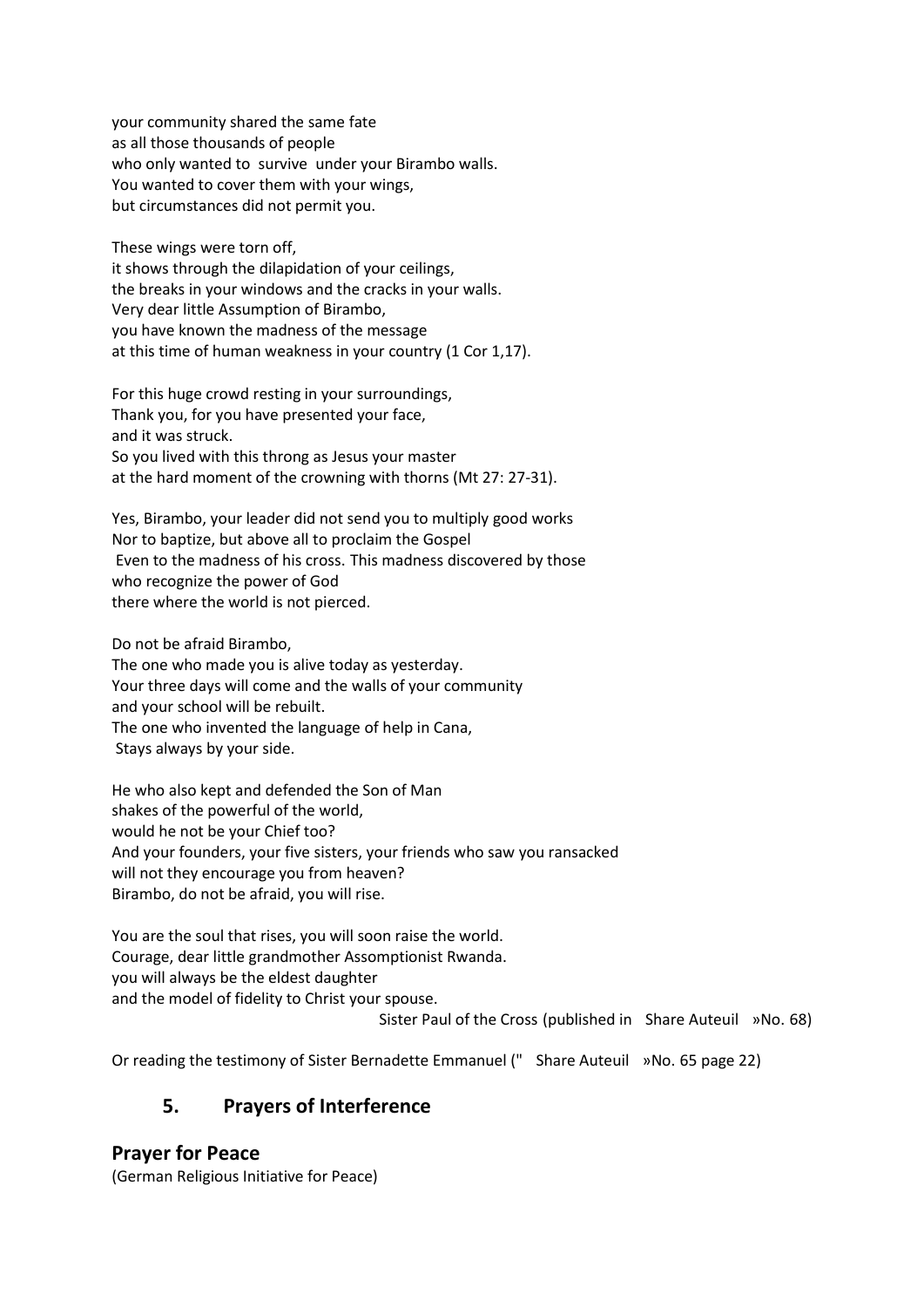God, you are the God of Life, and you want us to have life in abundance in your creation. We come to you, full of fear, embarrassed and helpless in the face of the violence around us and in us.

Convert our hearts so that we are people who carry your peace in the world.

Bless, with your Spirit of creative imagination and patience, all who walk with us on the way, to your Kingdom of Peace.

Send your Spirit into the hearts of those who are caught in the web of violence - as authors or victims - and never let us abandon the search for dialogue with them.

You are our Father and you showed us in our Brother Jesus Christ, how we can overcome violence and bring peace.

#### **If you want peace ...**

(Grand Rabbi René-Samuel SIRAT)

If you want peace, prepare ... ... Above all, do not prepare for war.

On the contrary, if you want peace, prepare fraternity first. But also, if you want peace, prepare the teaching of the love of neighbour. Indeed, if you want peace, prioritize education. But do not forget: if you want peace, prepare justice and respect the dignity of the opponent. But also, if you want peace, purify memories. If you want peace, prepare the truth.

Above all, if you want peace, prepare solidarity.

Finally, if you want peace, prepare mercy.

So, if you prepare all this, peace will be given to you in addition.

#### **We must manage to disarm**

(Patriarch Athenagoras)

You have to wage the toughest war against yourself. In order to be disarmed.

I led this war for years, it was terrible. But I am disarmed.

I'm not afraid of anything anymore, because love drives away fear.

I am disarmed of the will to be right, Justifying myself by disqualifying others. I am no longer on my guard, jealously clutching my wealth. I welcome and share. I do not particularly care about my ideas, my projects. If I am presented with better ones, or rather no, not better, but good, I accept without regrets.

I gave up comparison. What is good, true, real, is always best for me.